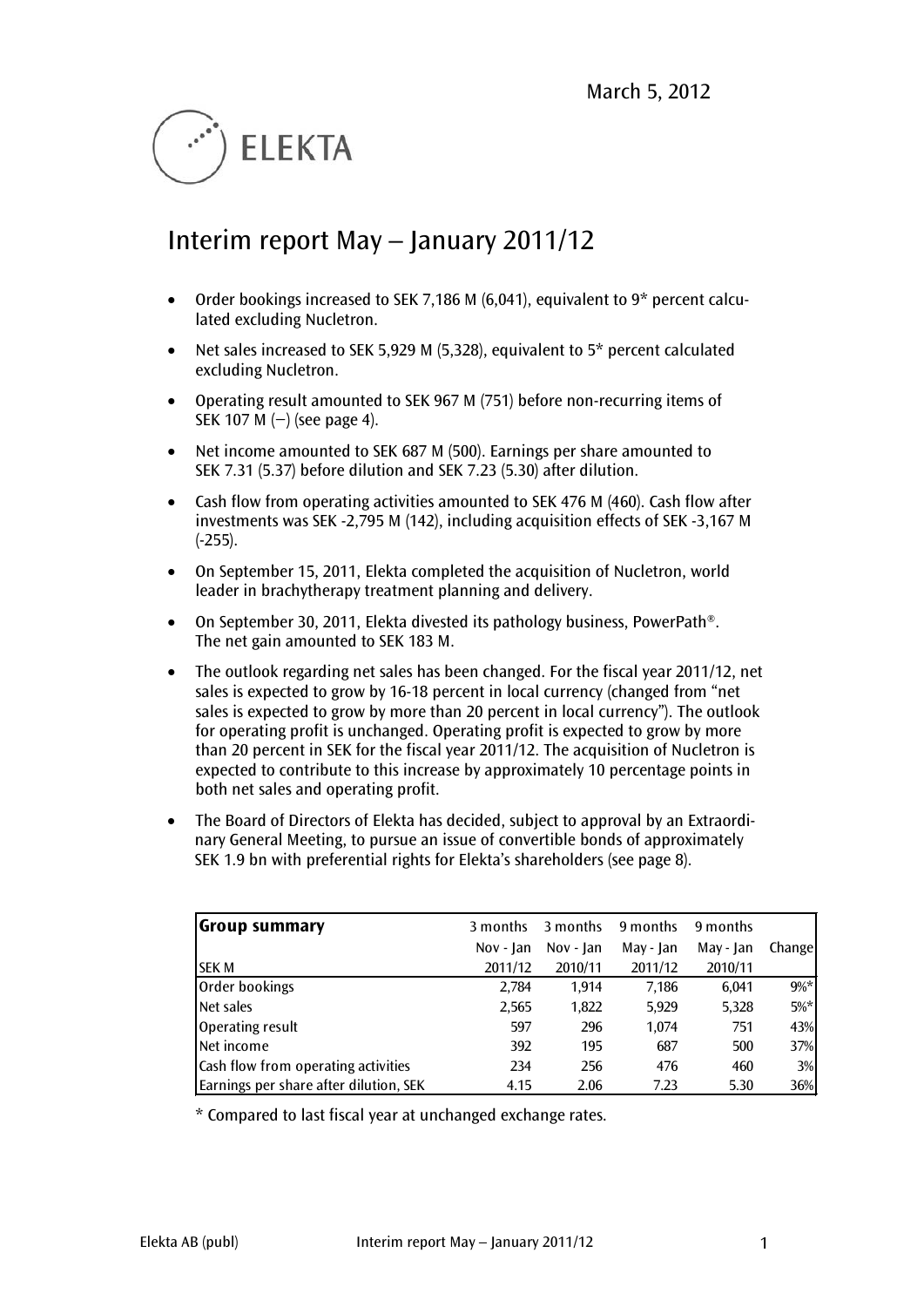#### **President and CEO comments**

I am very pleased with Elekta's performance during the third quarter. Sales were strong and order bookings rose 11\* percent, excluding Nucletron.

In North America, we secured substantial orders from leading hospitals and order bookings rose 14\* percent in the first nine months, excluding Nucletron. The trend was strong in the northern regions of Europe and the Middle East, while southern regions of Europe and Latin America experienced a weaker trend. In the Asia Pacific region, the third quarter is generally the weakest in seasonal terms, although we expect that the underlying demand remains strong.

Net sales rose 17\* percent during the third quarter, excluding Nucletron. Operating profit was strong and amounted to SEK 623 M during the quarter, before non-recurring items, and the operating margin strengthened to 24 percent, compared with 16 percent in the same period last year.

The integration of Nucletron is proceeding as planned. Nucletron has contributed to net sales with SEK 618 M and to operating profit with SEK 175 M, excluding non-recurring costs, since being consolidated on September 15, 2011. Organic net sales growth in Nucletron amounted to 11 percent during the last twelve months.

Elekta's operations within magnetoencephalography (MEG) have not fully measured up to its financial objectives, thus leading us to initiate a strategic review. Net sales for MEG amounted to about SEK 74 M for the first nine months with a negative result.

Demand in Elekta's markets is expected to remain strong and the order backlog is at a record level of more than SEK 10 bn. Based on the scheduled deliveries for the fourth quarter, we reiterate our outlook for the operating profit for the fiscal year 2011/12 of an increase of more than 20 percent in SEK. Currencies are expected to have a negative impact on earnings of about SEK 100 M, including the impact of currency hedging.

The net sales outlook is adjusted from an increase of more than 20 percent to an increase of 16-18 percent in local currency. The adjustment is a result of postponement of deliveries to Latin America, a weaker trend in southern Europe and lower-than-expected sales in the MEG area. The acquisition of Nucletron is expected to contribute with about 10 percentage points to the increase in net sales and operating profit.

Elekta sees significant potential for further growth both through expansion in emerging markets and through improved market positions in established markets. To strengthen Elekta's financial and strategic flexibility and increase the diversification of financing instruments and lower reliance on bank debt, the Board of Directors of Elekta has decided to pursue an issue of convertible bonds, with preferential rights for Elekta's shareholders, of approximately SEK 1.9 bn. The decision is subject to approval by an Extraordinary General Meeting.

We believe that the recent debt crisis has only had a marginal impact on market conditions in general. Life-saving treatment such as cancer care will remain a prioritized area for healthcare investments and for care providers.

Tomas Puusepp President and CEO

\*Based on unchanged exchange rates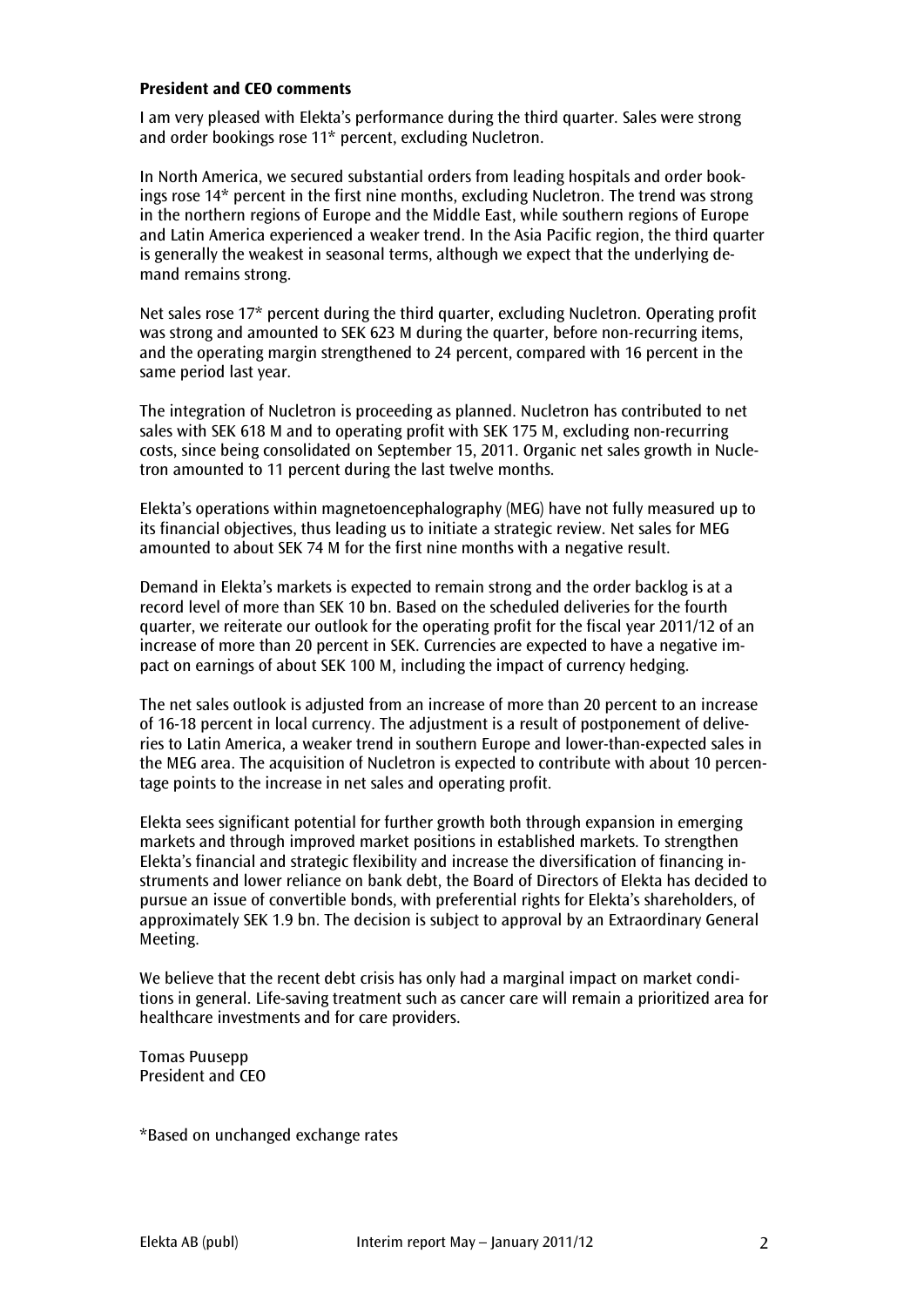*Presented amounts refer to the nine-month period unless otherwise stated. Amounts within parentheses indicate comparative values for the same period last fiscal year.*

#### **Order bookings and order backlog**

Order bookings increased 19 percent to SEK 7,186 M (6,041). Order bookings increased 9 percent excluding Nucletron and based on unchanged exchange rates. Order bookings during the second quarter amounted to SEK 2,784 M (1,914).

Order backlog was SEK 10,059 M, compared to SEK 8,147 M on April 30, 2011. Order backlog is converted at closing exchange rates. The translation of the backlog at exchange rates on January 31, 2012 compared to exchange rates on April 30, 2011 resulted in a positive translation difference of SEK 662 M.

| <b>Order bookings</b>          | 3 months  | 3 months         |     | 9 months  | 9 months  |        |           |        | 12 months |
|--------------------------------|-----------|------------------|-----|-----------|-----------|--------|-----------|--------|-----------|
|                                | Nov - Ian | Nov - Jan Change |     | May - Ian | May - Ian | Change | 12 months | Change | May-Apr   |
| <b>SEKM</b>                    | 2011/12   | 2010/11          |     | 2011/12   | 2010/11   |        | rolling   |        | 2010/11   |
| North and South America        | 1.069     | 839              | 27% | 2.594     | 2.321     | 12%    | 3.780     | $-2%$  | 3.507     |
| Europe, Middle East and Africa | .077      | 606              | 78% | 2.579     | 2.059     | 25%    | 3.597     | 24%    | 3,077     |
| Asia Pacific                   | 638       | 469              | 36% | 2.013     | 1.661     | 21%    | 2.829     | 20%    | 2,477     |
| Group                          | 2.784     | 1.914            | 45% | 7.186     | 6.041     | 19%    | 10.206    | 12%    | 9,061     |

### **Market development**

#### *Region North and South America*

Order bookings continued to trend positively and increased by 1 percent in the quarter and by 6 percent for the first nine months, excluding Nucletron and based on unchanged exchange rates.

In the North American market, demand strengthened for radiotherapy solutions. This was primarily attributable to a rising incidence of cancer in a growing and aging population, as well as the need for investments to steadily replace the large installed base of linear accelerators. Elekta's North American order bookings rose 14 percent during the quarter and for the first nine months, excluding Nucletron and based on unchanged exchange rates. Elekta is the second-largest player in the North American market and is deemed to be growing faster than the market as a whole.

Like other developing markets, the South American market is driven by substantial capacity shortages and an increased focus on improving cancer care. Elekta sees major potential in Brazil. When combined with Elekta's increasing presence in selected countries, this level of progress supports the company's growth prospects on the continent.

The contribution margin for the region was 35 percent (33) during the first nine months of the year.

#### *Region Europe, Middle East and Africa*

Order bookings increased by 34 percent during the quarter and by 11 percent for the first nine months, excluding Nucletron and based on unchanged exchange rates.

As expected, order bookings were highest in the major markets where capacity is being expanded to a certain degree, although orders are primarily related to replacement investments. The trend was strong in the northern regions of Europe, including countries as Germany and the Netherlands, and the Middle East, while the southern regions of Europe and the North African countries experienced a weaker trend.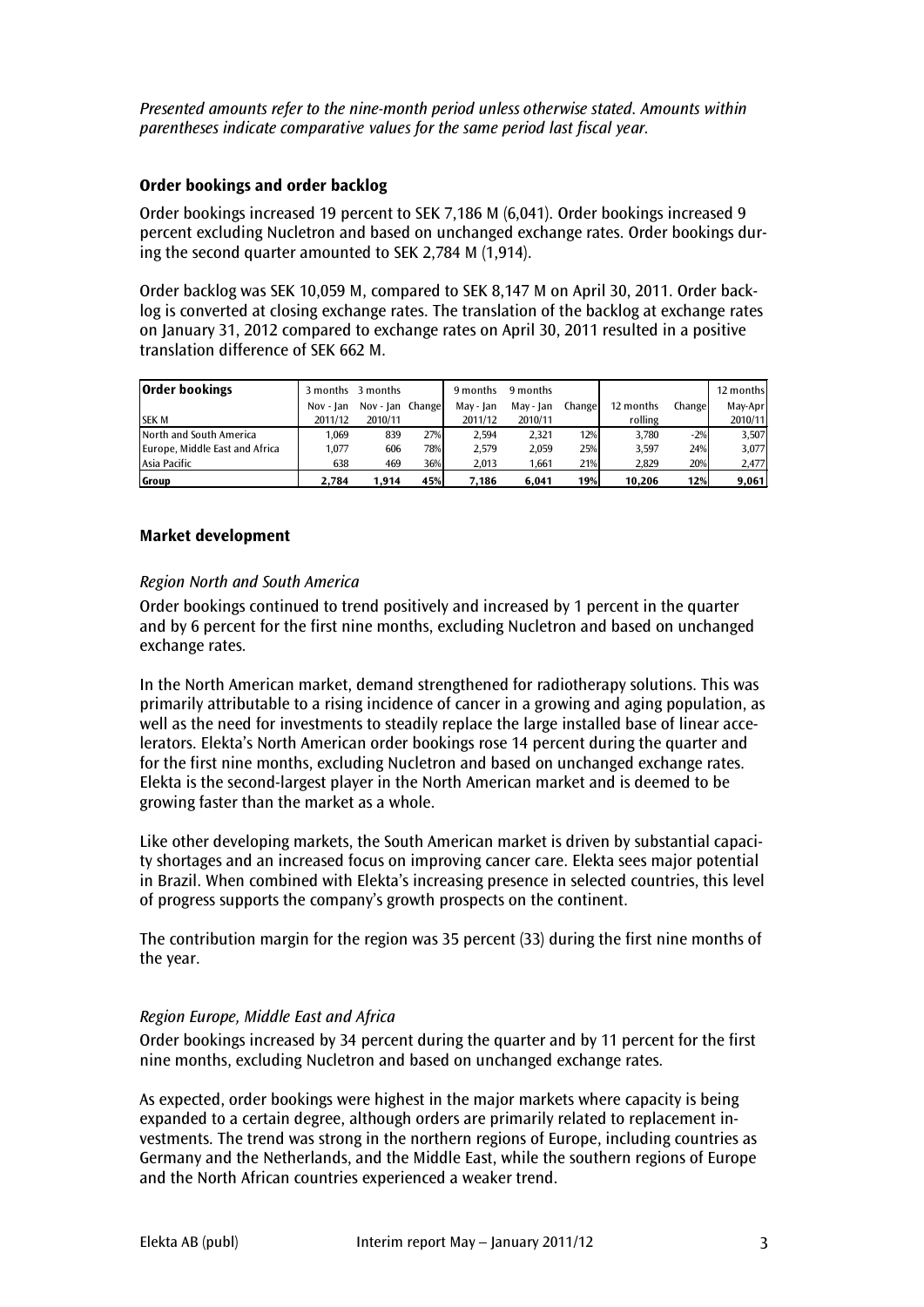Emerging markets generally face a growing cancer incidence and insufficient capacity of linear accelerators. During the quarter, Elekta received significant orders from Russia.

The long-term, sustainable growth trend in the region is expected to continue, particularly as a result of stronger growth markets in Eastern Europe and the Middle East, which is in line with Elekta's long-term growth strategy focusing on emerging markets.

The contribution margin for the region was 33 percent (30) during the first nine months.

#### *Region Asia Pacific*

The third quarter is seasonally the weakest in the region. Order bookings decreased by 4 percent during the quarter but increased by 12 percent for the first nine months, excluding Nucletron and based on unchanged exchange rates.

In general, the region is characterized by major capacity shortages, although countries including Australia, Japan, Taiwan, Hong Kong and Singapore have highly developed healthcare systems. Accordingly, a large percentage of healthcare investments are made in new installations. Elekta's prominence in the region, combined with its focus on growth, place the company in a strong position to support care providers in these countries as they attempt to upgrade and improve cancer care.

Elekta is a leader in the Chinese market for advanced radiation therapy and expects continued investment growth in this country.

While the demand trend in Japan remains modest, a slight improvement was noted in the third quarter. Elekta has a strong presence in neurosurgery and software and is wellpositioned to bolster its market share in oncology. In Japan only 25-30 percent of cancer patients receive radiation therapy, compared with more than 50 percent in Europe.

The contribution margin for the region was 30 percent (31) during the first nine months of the year.

#### **Net sales**

Net sales increased 11 percent to SEK 5,929 M (5,328). Based on unchanged exchange rates, net sales increased 5 percent excluding Nucletron.

| <b>Net sales</b>               | 3 months  | 3 months         |     | 9 months  | 9 months  |        |           |         | 12 months |
|--------------------------------|-----------|------------------|-----|-----------|-----------|--------|-----------|---------|-----------|
|                                | Nov - Ian | Nov - Jan Change |     | May - Jan | May - Jan | Change | 12 months | Changel | May-Apr   |
| <b>ISEK M</b>                  | 2011/12   | 2010/11          |     | 2011/12   | 2010/11   |        | rolling   |         | 2010/11   |
| North and South America        | 866       | 617              | 40% | 2.113     | 1.997     | 6%     | 2.934     | 2%      | 2,818     |
| Europe, Middle East and Africa | 969       | 657              | 47% | 2.075     | 1,882     | 10%    | 2.988     | 7%      | 2,795     |
| Asia Pacific                   | 730       | 548              | 33% | 1.741     | 1.449     | 20%    | 2,583     | 18%     | 2,291     |
| l Group                        | 2.565     | 1.822            | 41% | 5.929     | 5.328     | 11%    | 8.505     | 8%      | 7,904     |

#### **Earnings**

Operating result before non-recurring items increased 29 percent to SEK 967 M (751). The effect from changes in exchange rates was SEK -30 M. Gross margin amounted to 46 percent (45). Operating margin amounted to 18 percent (14).

Non-recurring items comprise transaction costs and restructuring costs related to the acquisition of Nucletron of SEK -76 M (0) and net gain from the divestment of the pathology business of SEK 183 M (0).

Research and development expenditures, before capitalization of development costs, increased to SEK 559 M (476) equal to 9 percent (9) of net sales.

Costs for Elekta's ongoing incentive programs amounted to SEK 20 M (36).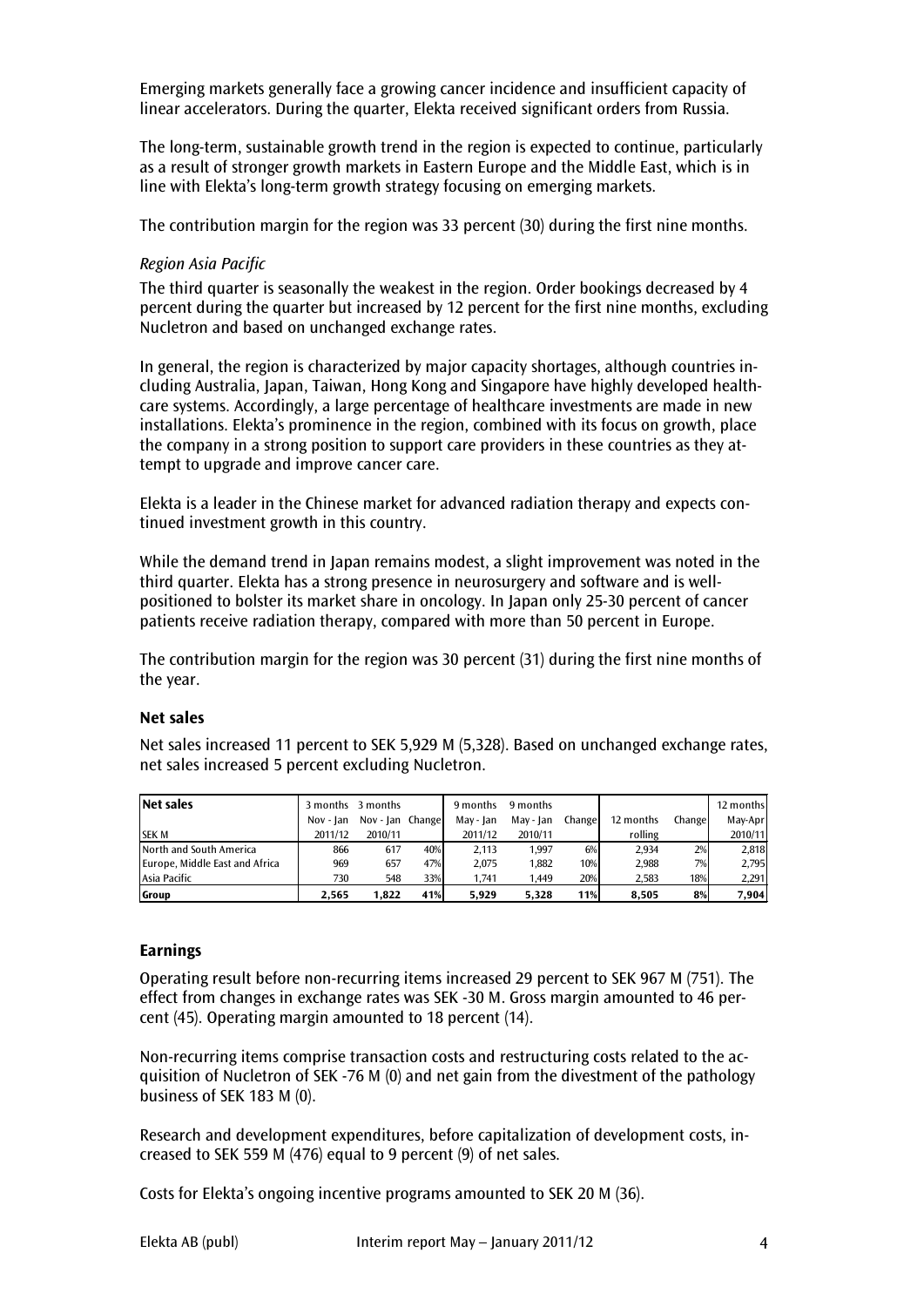The change in unrealized exchange rate effects from cash flow hedges amounted to SEK -125 M (44) and is reported in other comprehensive income. Closing balance of unrealized exchange rate effects from cash flow hedges in shareholders' equity was SEK 3 M (128 on April 30, 2011) exclusive of tax.

Net financial items amounted to SEK -104 M (-37). The change over last year is mainly due to the financing of the acquisition of Nucletron.

Income before tax amounted to SEK 970 M (714). Tax expense amounted to SEK 283 M (214) or 29 percent (30). Net income amounted to SEK 687 M (500).

Earnings per share amounted to SEK 7.31 (5.37) before dilution and SEK 7.23 (5.30) after dilution.

Return on shareholders' equity amounted to 32 percent (30) and return on capital employed amounted to 27 percent (34).

### **Investments and depreciation**

Investments in intangible and tangible fixed assets amounted to SEK 309 M (193). Amortization of intangible assets and depreciation of tangible fixed assets amounted to SEK 213 M (182). Capitalization of development costs and amortization of capitalized development costs amounted to net SEK 139 M (58), of which 116 M (63) relates to the R&D function. Capitalization within the R&D function amounted to SEK 170 M (109) and amortization to SEK 54 M  $(46)$ .

#### **Liquidity and financial position**

Cash flow from operating activities was SEK 476 M (460). Cash flow after investments amounted to SEK -2,795 M (142), including business combinations, business divestment and investment in associate of net SEK -3,167 M (-255). Cash conversion was 48 percent (58). Cash and cash equivalents amounted to SEK 665 M (1,363 on April 30, 2011) and interest-bearing liabilities amounted to SEK 3,541 M (881 on April 30, 2011). Thus, net debt amounted to SEK 2,875 M (net cash 482 on April 30, 2011). Net debt/equity ratio was 0.67 (-0.13 on April 30, 2011).

#### **Shares**

During the period 563,893 new Series B shares were subscribed through exercise of warrants distributed within the framework of the established option programs. Total number of registered shares on January 31, 2012 was 94,803,562 divided between 3,562,500 Ashares and 91,241,062 B-shares.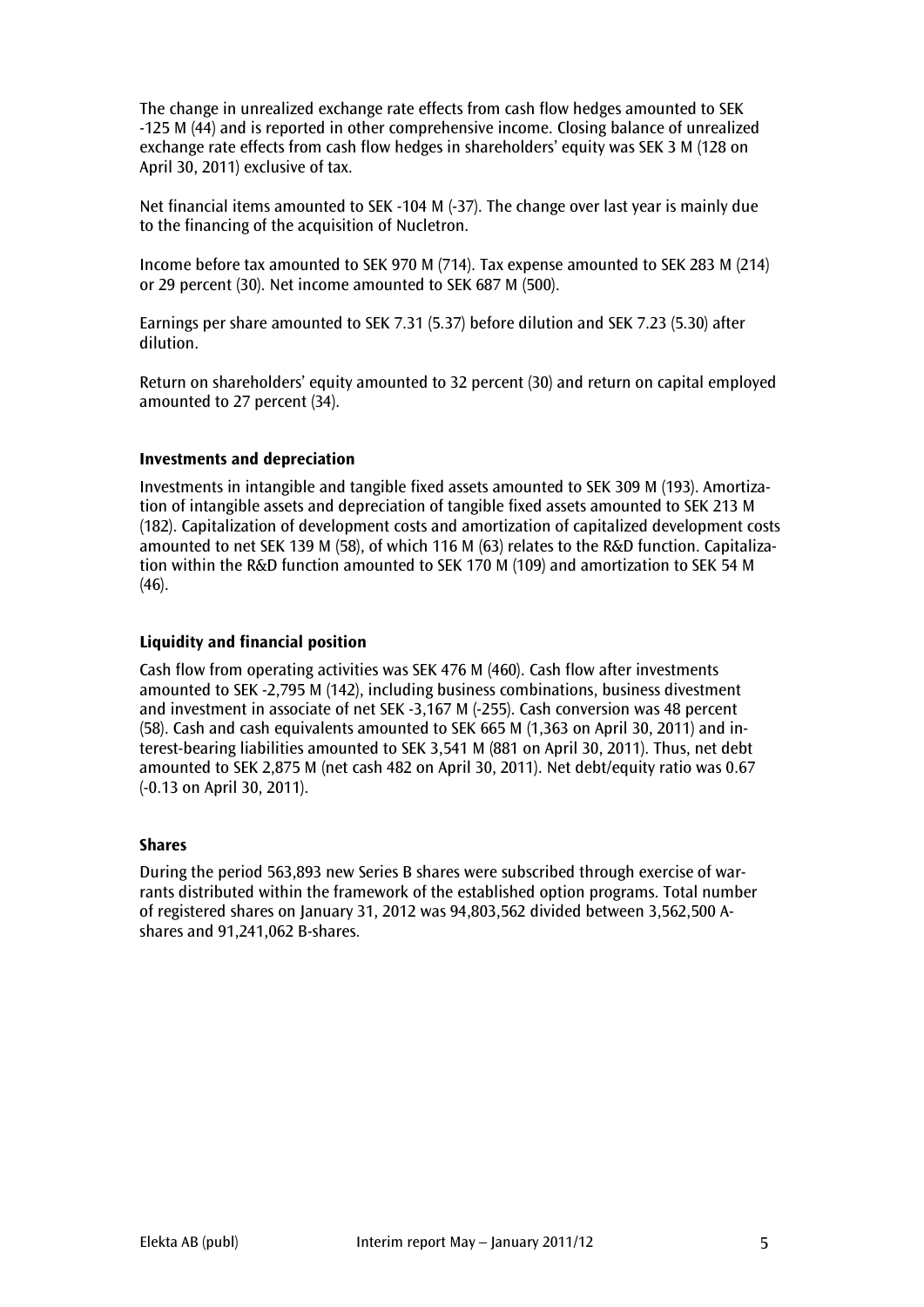### **Employees**

The average number of employees was 3,225 (2,612). The average number of employees in the Parent Company was 20 (22).

The number of employees on January 31, 2012 totaled 3,363 whereof Nucletron had 544. On April 30, 2011, the number of employees in Elekta totaled 2,760.

#### **Risks and uncertainties**

A weak economic development and high levels of public debt might, for some markets, mean less availability of financing for private customers and reduced future health care spending by the governments.

Elekta's ability to deliver treatment equipment is to a large extent dependent on customers' readiness to receive the delivery and to pay within the agreed timeframe. This results in a risk of delayed deliveries and corresponding delayed revenue recognition.

The Group's credit risks are normally limited since customer operations are, to a large extent, financed either directly or indirectly by public funds. The recent financial debt crisis in Europe is assessed as only having had a marginal impact on market conditions so far.

In its operations Elekta is subject to a number of financial risks primarily related to exchange rate fluctuations. In the short term the effect of currency movements is reduced through forward contracts. Hedging is conducted on the basis of expected net sales over a period of up to 24 months. The scope of the hedging is determined by the Company's assessment of currency risks.

Product safety issues and the regulatory approval processes in various countries constitute a risk since they could delay the ability of introducing products into the countries concerned.

A description of the generic risks and uncertainties in Elekta's business can be found in the Annual Report 2010/11 on page 63 and in note 2.

#### **Acquisition of Nucletron**

On September 15, 2011, Elekta acquired 100 percent of the shares as well as votes in Nucletron (New Nucletron Company B.V.), with registered office in Veenendaal, the Netherlands. Nucletron is world leading in brachytherapy, treatment planning and delivery. The acquisition cost amounted to EUR 373 M. Goodwill and identifiable intangible assets amount to EUR 387 M according to a preliminary purchase price allocation. Elekta has consolidated Nucletron from September 15, 2011. From the date of acquisition Nucletron has contributed with order bookings of SEK 909 M, net sales of SEK 618 M and operating result of SEK 175 M. Transaction costs related to the acquisition have been expensed when incurred and amount to approximately SEK 40 M. Restructuring costs are expected to amount to SEK 130 M of which SEK 36 M have been expensed in the post-acquisition period. Elekta expects the integrated businesses to generate both revenue and cost synergies. Annual cost synergies have been estimated to approximately SEK 75 M and are expected to be realized in fiscal year 2012/13. Synergy effects in fiscal year 2011/12 are expected to be limited.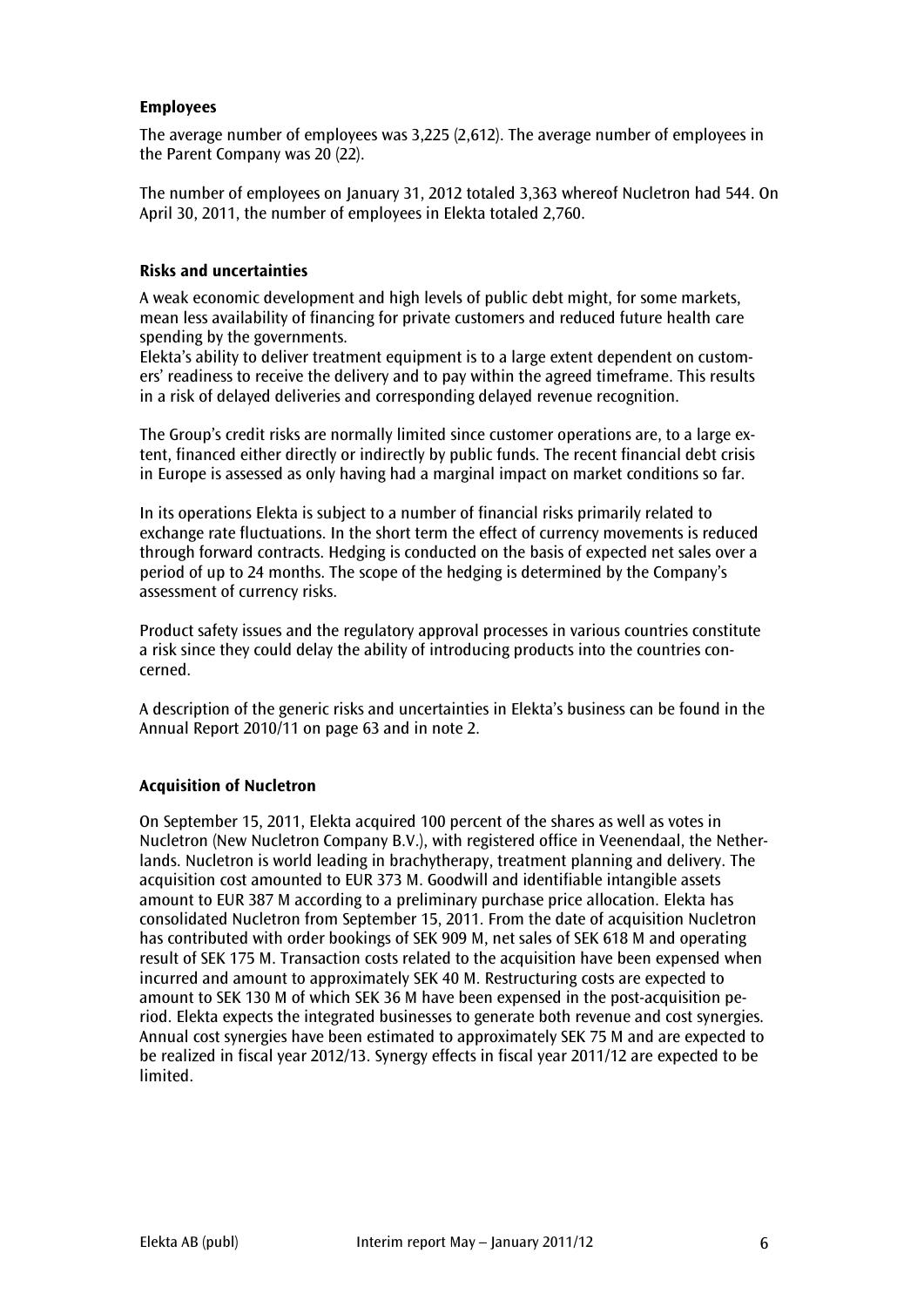**Preliminary acquisition information EUR M**

| <b>Purchase price and goodwill:</b>                                      |        |  |  |  |  |  |
|--------------------------------------------------------------------------|--------|--|--|--|--|--|
| Cash paid                                                                | 373    |  |  |  |  |  |
| <b>Total purchase price</b>                                              | 373    |  |  |  |  |  |
| Reduced by fair value of acquired net assets                             | $-120$ |  |  |  |  |  |
| Goodwill                                                                 | 253    |  |  |  |  |  |
|                                                                          |        |  |  |  |  |  |
| Acquired assets and liabilities according to purchase price allocations: |        |  |  |  |  |  |
| Intangible assets                                                        | 134    |  |  |  |  |  |
| Other non-current assets                                                 | 18     |  |  |  |  |  |
| Inventories                                                              | 10     |  |  |  |  |  |
| <b>Receivables</b>                                                       | 48     |  |  |  |  |  |
| Cash and cash equivalents                                                | 6      |  |  |  |  |  |
| <b>Provisions</b>                                                        | $-35$  |  |  |  |  |  |
| Other liabilities                                                        | -60    |  |  |  |  |  |
| Non-controlling interests                                                | -1     |  |  |  |  |  |
| Fair value of acquired net assets                                        | 120    |  |  |  |  |  |
| Effect on cash and cash eqvivalents:                                     |        |  |  |  |  |  |
| Purchase price settled in cash                                           | $-373$ |  |  |  |  |  |
| Cash and cash equivalents in acquired operations                         | 6      |  |  |  |  |  |
| Total effect on Group cash and cash equivalents                          |        |  |  |  |  |  |
|                                                                          |        |  |  |  |  |  |

#### **Divestment of the pathology business**

On September 30, 2011, Elekta divested its Anatomic Pathology Information System business, marketed under the brand name PowerPath®. The consideration amounted to USD 30.5 M, through an asset deal on a cash and debt-free basis. The buyer was Sunquest Information Systems, Inc., a U.S. based company providing closely related diagnostic IT solutions. During fiscal year 2010/11 the Pathology Information System generated revenues of approximately SEK 80 M and EBIT of SEK 19 M with 44 employees in the U.S. The capital gain amounted to SEK 183 M before tax based on current exchange rate and is expected to add approximately SEK 1.10 to earnings per share in the fiscal year 2011/12.

#### **Other significant events during the period**

On May 5, 2011, Elekta strengthened its long term loan financing by entering into a private placement agreement with U.S. institutional investors. The transaction amount was USD 200 million with tenors between seven and twelve years.

On July 8, 2011, Elekta extended its financing through a revolving credit facility of SEK 1,000 M. The tenor is one year with an option to prolong for another year.

On November 8, 2011, Elekta signed a three-year loan agreement of SEK 400 M with AB Svensk Exportkredit, to further strengthen Elekta's funding through diversification and to have a longer maturity profile.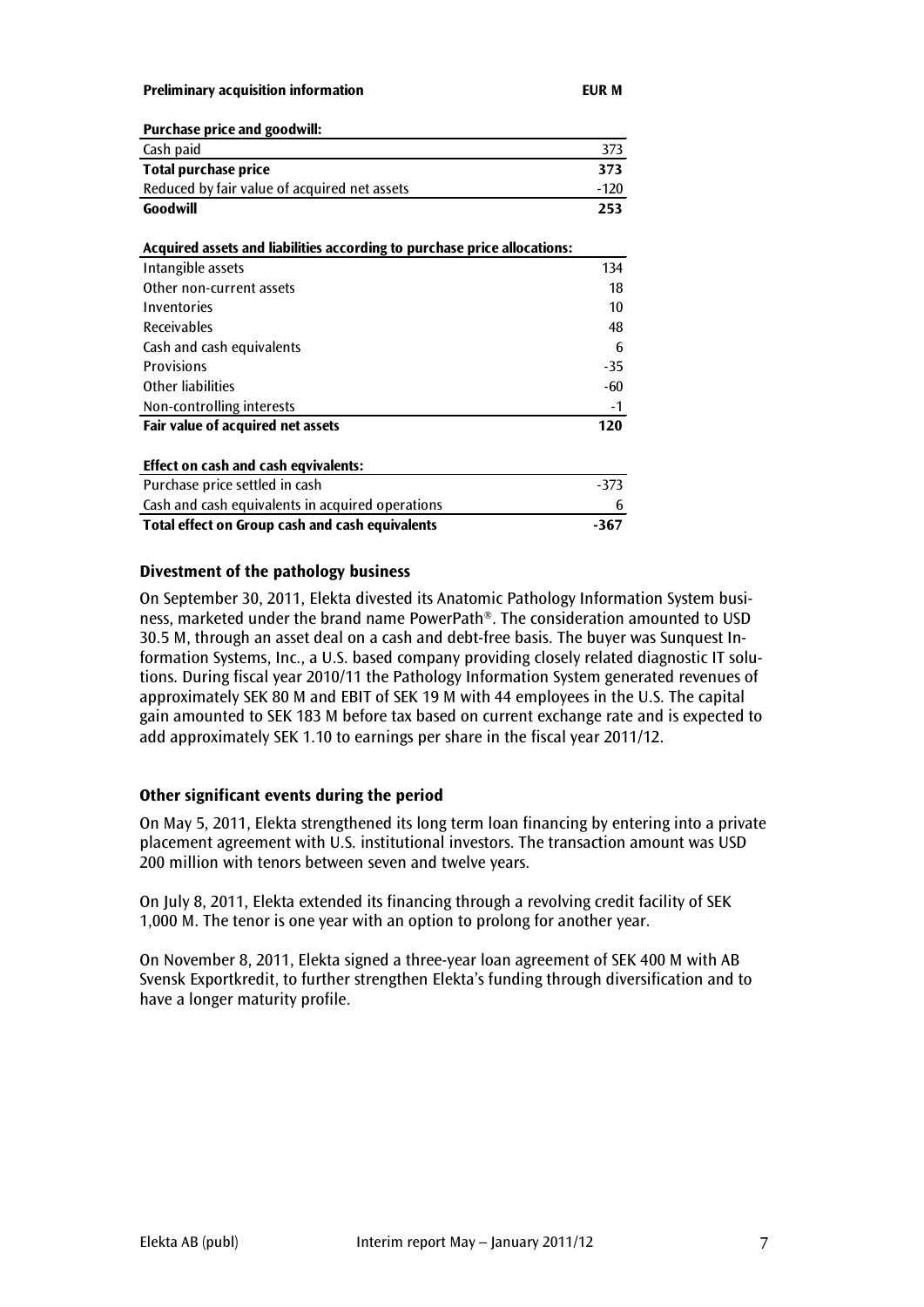#### **Significant events after the balance sheet date**

*Issue of convertible bonds with preferential rights for Elekta's shareholders[1](#page-0-0)* The Board of Directors of Elekta has on March 2, 2012 decided to pursue an issue of convertible bonds, with preferential rights for the company's shareholders, of approximately SEK 1.9 bn, subject to approval by an Extraordinary General Meeting on April 2, 2012.

Elekta sees significant potential for further growth both through expansion in emerging markets and through improved market positions in established markets.

In order to capture these opportunities, continued value creating investment in R&D and in an expanded sales and service organization in new and established markets is required. A growing presence in emerging markets is also expected to lead to an increased need for working capital due to longer lead times from shipment to installation in these markets. In addition, Elekta continually evaluates potential acquisition targets.

Given these attractive growth opportunities in the market, and due to the volatile financial markets, Elekta has concluded that a strong financial position and a reduction in the dependence on short term bank financing would be beneficial for the strategic and financial flexibility of the company.

For further information regarding the rights issue, please refer to the separate press releases published on March 5, 2012.

#### *Strategic review of magnetoencephalography (MEG)*

Elekta's operations within magnetoencephalography (MEG) have not fully measured up to its financial objectives, thus a strategic review has been initiated. Net sales for MEG amounted to about SEK 74 M for the first nine months with a negative result.

#### **Outlook for fiscal year 2011/12**

For the fiscal year 2011/12, net sales is expected to grow by 16-18 percent in local currency and operating profit in SEK is expected to grow by more than 20 percent. The acquisition of Nucletron is expected to contribute to this increase by approximately 10 percentage points in both net sales and operating profit. Currency is estimated to have a negative effect of about SEK 100 M including hedging effects on earnings for the fiscal year 2011/12.

*The outlook has been changed compared with the outlook in the previous interim report as of 2 December 2011, which was:*

For the fiscal year 2011/12, net sales is expected to grow by more than 20 percent in local currency and operating profit in SEK is expected to grow by more than 20 percent. The acquisition of Nucletron is expected to contribute to this increase by approximately 10

 $1$  This report does not contain or constitute an invitation or an offer to acquire, sell, subscribe for or otherwise trade in shares, subscription rights, convertible bonds or other securities in Elekta. Any invitation to the persons concerned to subscribe for convertible bonds in Elekta will only be made through the prospectus that Elekta intends to publish in connection with the rights issue. Information about the rights issue in this report is not directed at persons located in the United States, Canada, Australia, Hong Kong, Japan or in any other country where such action is subject to legal restrictions. Any securities may not be offered or sold in the United States absent registration or an exemption from registration. No public offering of securities will be made in the United States.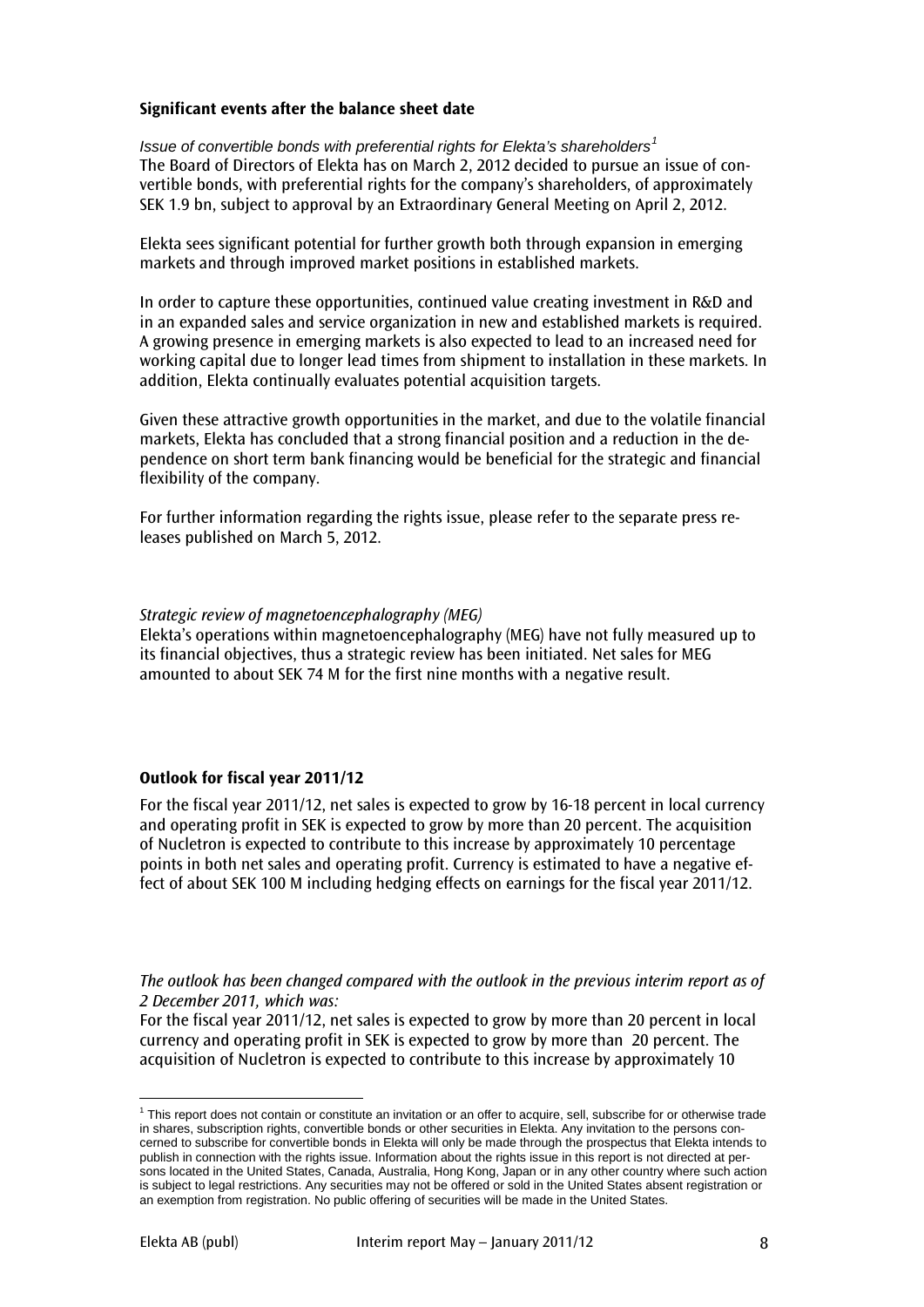percentage points in both net sales and operating profit. Currency is estimated to have a negative effect of about SEK 100 M including hedging effects on earnings for the fiscal year 2011/12.

Stockholm, March 5, 2012

Tomas Puusepp President and CEO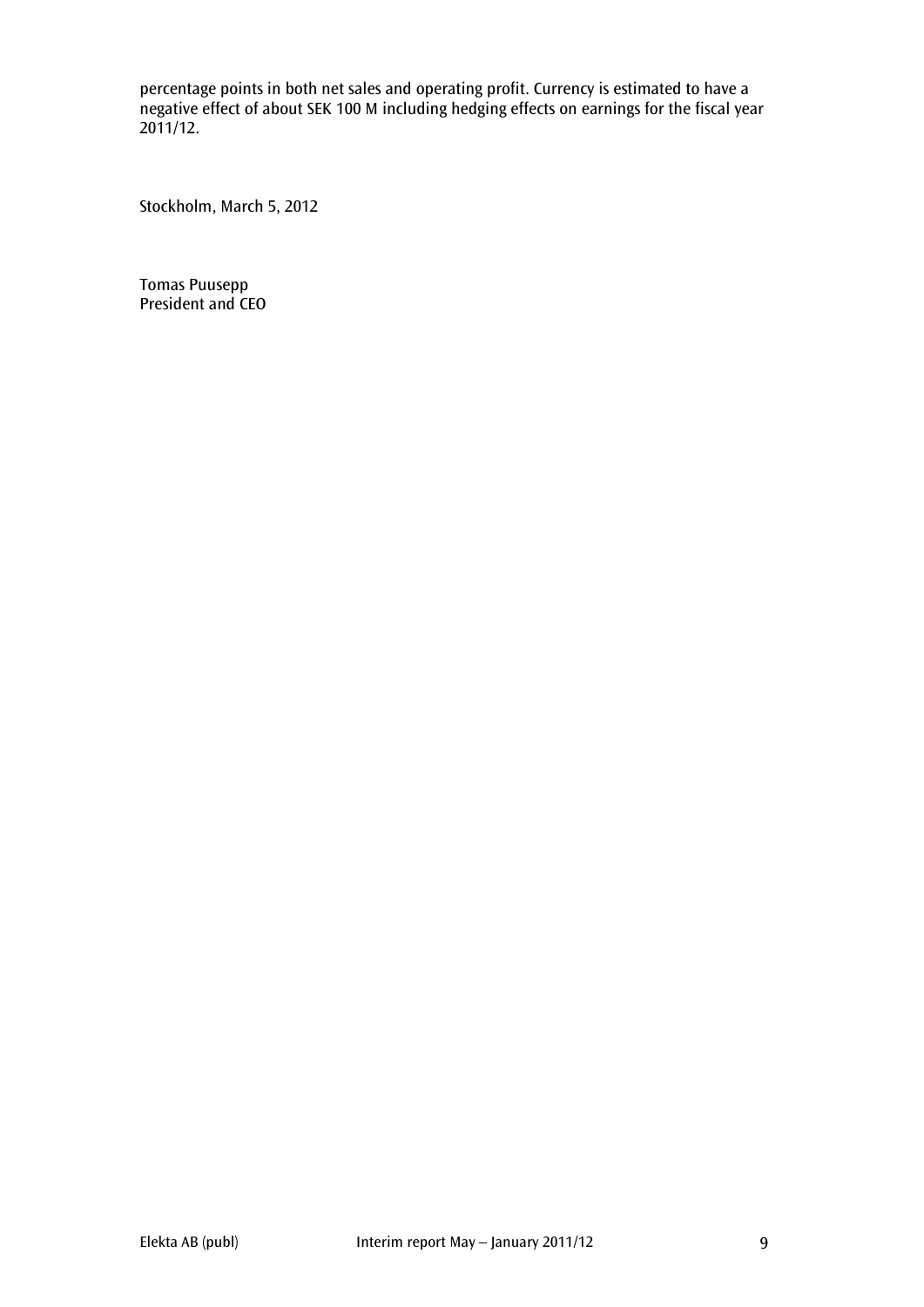#### **Auditors' review report for the interim report**

Elekta AB (publ), corporate registration number 556170-4015

#### *Introduction*

We have reviewed the interim report for Elekta AB (publ) for the period May 1, 2011 to January 31, 2012. The Board of Directors and the President and CEO are responsible for the preparation and presentation of this interim report in accordance with IAS 34 and the Annual Accounts Act. Our responsibility is to express a conclusion on this interim report based on our review.

#### *Scope of the review*

We conducted our review in accordance with the Standard on Review Engagements SÖG 2410, "Review of Interim Financial Information Performed by the Independent Auditor of the Entity". A review consists of making inquiries, primarily of persons responsible for financial and accounting matters, and applying analytical and other review procedures. A review has a different focus and is substantially less in scope than an audit conducted in accordance with ISA and other generally accepted auditing practices in Sweden. The procedures performed in a review do not enable us to obtain a level of assurance that would make us aware of all significant matters that might be identified in an audit. Therefore, the conclusion expressed based on a review does not give the same level of assurance as a conclusion expressed based on an audit.

#### *Conclusion*

Based on our review, nothing has come to our attention that causes us to believe that the interim report is not, in all material respects, prepared for the Group in accordance with IAS 34 and the Annual Accounts Act, and for the Parent Company, in accordance with the Annual Accounts Act.

Stockholm March 5, 2012

Deloitte AB

Jan Berntsson Authorized Public Accountant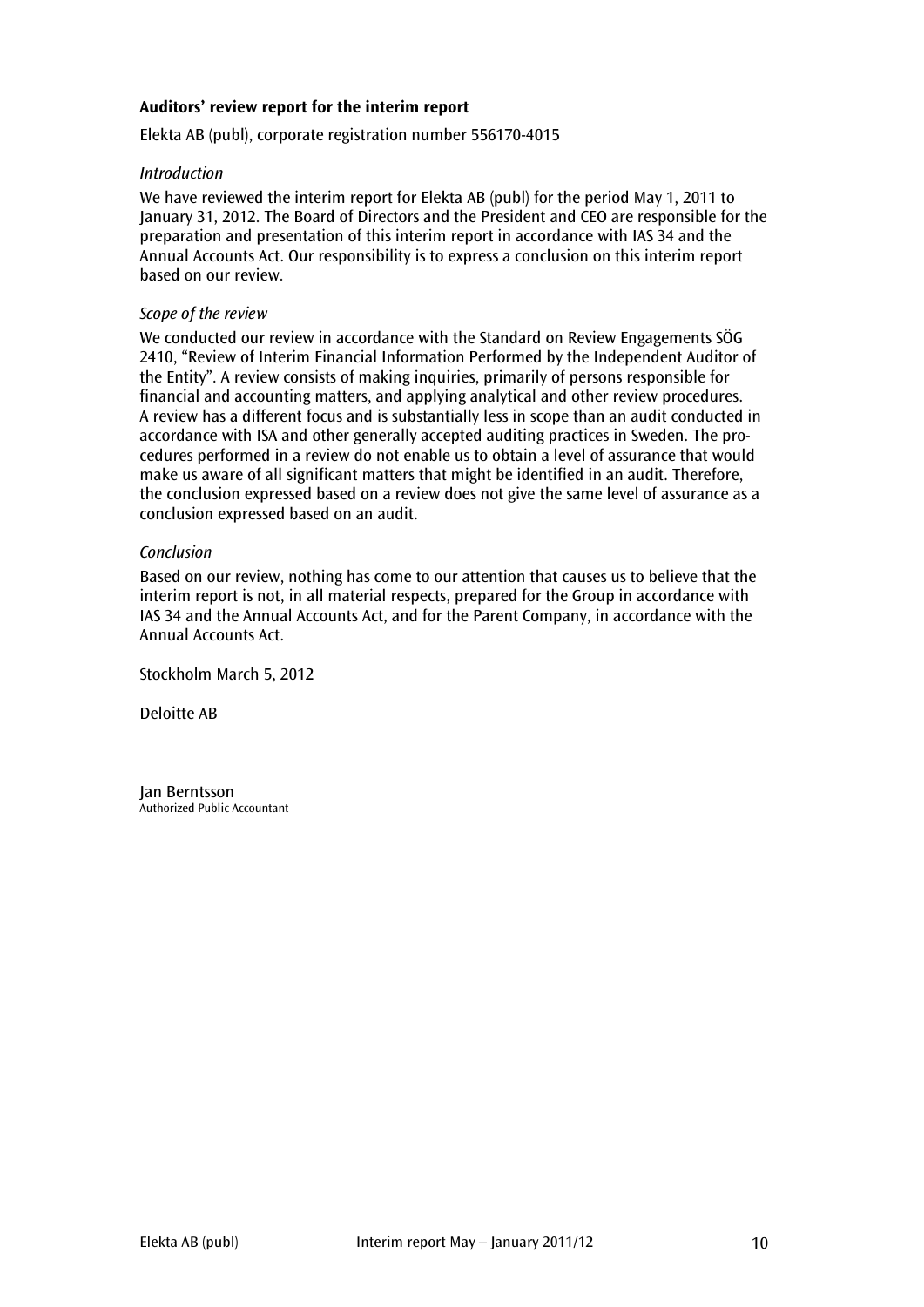### **Elekta's nine-month interim report conference call**

Elekta will host a telephone conference 10.00-11.00 CET on March 5, with President and CEO Tomas Puusepp and CFO Håkan Bergström.

To take part in the conference call, please dial in about 5-10 minutes in advance and use the access code 911604. Swedish dial-in number: +46 (0)8 5052 0110, UK dial-in number: +44 (0)20 7162 0077, US dial-in number: + 1 334 323 6201.

The telephone conference will also be broadcasted over the Internet (listen only). Please use the link [http://webeventservices.reg.meeting-stream.com/58403\\_elekta/](http://webeventservices.reg.meeting-stream.com/58403_elekta/)

### **Financial information**

Year-end report May  $-$  April 2011/12  $\hspace{1.6cm}$  June 5, 2012 Interim report May – July 2012/13 September 4, 2012 Annual General Meeting 2012 September 4, 2012 Interim report May – October 2012/13 December 4, 2012

#### **For further information, please contact:**

Håkan Bergström, CFO, Elekta AB (publ) +46 8 587 25 547, hakan.bergstrom@elekta.com

Johan Andersson Melbi, Investor Relations Manager, Elekta AB (publ) +46 8 587 25 415, [johan.anderssonmelbi@elekta.com](mailto:johan.anderssonmelbi@elekta.com)

### **Elekta AB (publ)**

Corporate registration number 556170-4015 Box 7593, SE 103 93 Stockholm, Sweden

The above information is such that Elekta AB (publ) shall make public in accordance with the Securities Market Act and/or the Financial Instruments Trading Act. The information was published at 07.30 CET on March 5, 2012.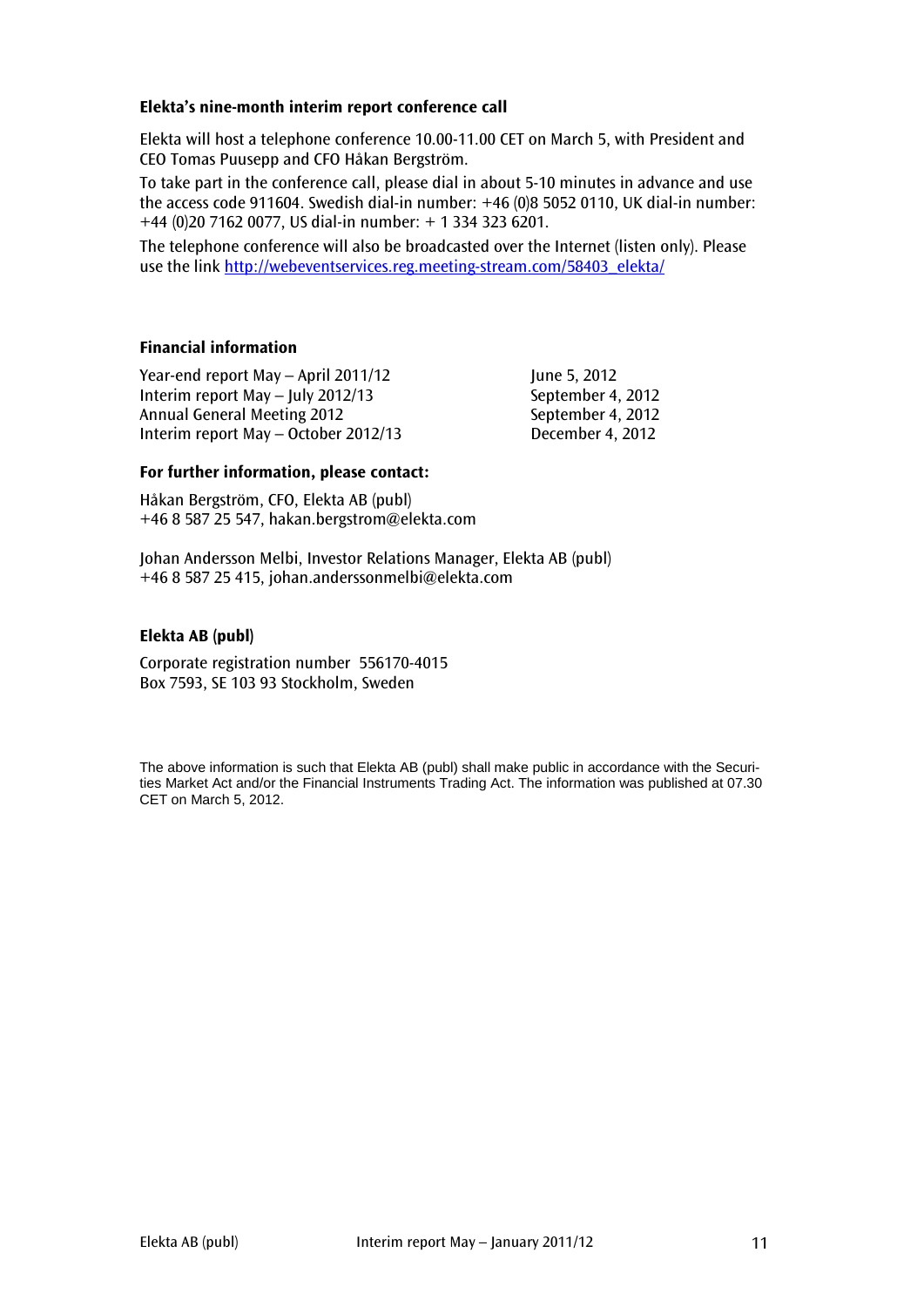## **Accounting principles**

This interim report is prepared, with regard to the Group, according to IAS 34 and the Swedish Annual Accounts Act and, with regard to the Parent Company, according to the Swedish Annual Accounts Act and RFR 2. The accounting principles applied correspond to those presented in the Annual Report 2010/11 with exceptions related to a limited number of revised standards and interpretations which are effective and applied from the fiscal year 2011/12. The changes have been assessed to have no material impact on future financial reports.

| <b>Exchange rates</b> |          |           | Average rate |         | <b>Closing rate</b> |         |        |  |
|-----------------------|----------|-----------|--------------|---------|---------------------|---------|--------|--|
|                       |          | May - Jan | May - Jan    | Changel | Jan 31,             | Apr 30, | Change |  |
| Country               | Currency | 2011/12   | 2010/11      |         | 2012                | 2011    |        |  |
| Euroland              | 1 EUR    | 9.072     | 9.331        | $-3%$   | 8.898               | 8.911   | $0\%$  |  |
| <b>Great Britain</b>  | 1 GBP    | 10.465    | 11,039       | $-5%$   | 10.628              | 10.010  | 6%     |  |
| Japan                 | $1$  PY  | 0.084     | 0,084        | $0\%$   | 0.089               | 0.074   | 20%    |  |
| <b>United States</b>  | 1 USD    | 6.568     | 7,154        | $-8%$   | 6.752               | 6.005   | 12%    |  |

Regarding foreign group companies, order bookings and income statement are translated at average exchange rates for the reporting period while order backlog and balance sheet are translated at closing exchange rates.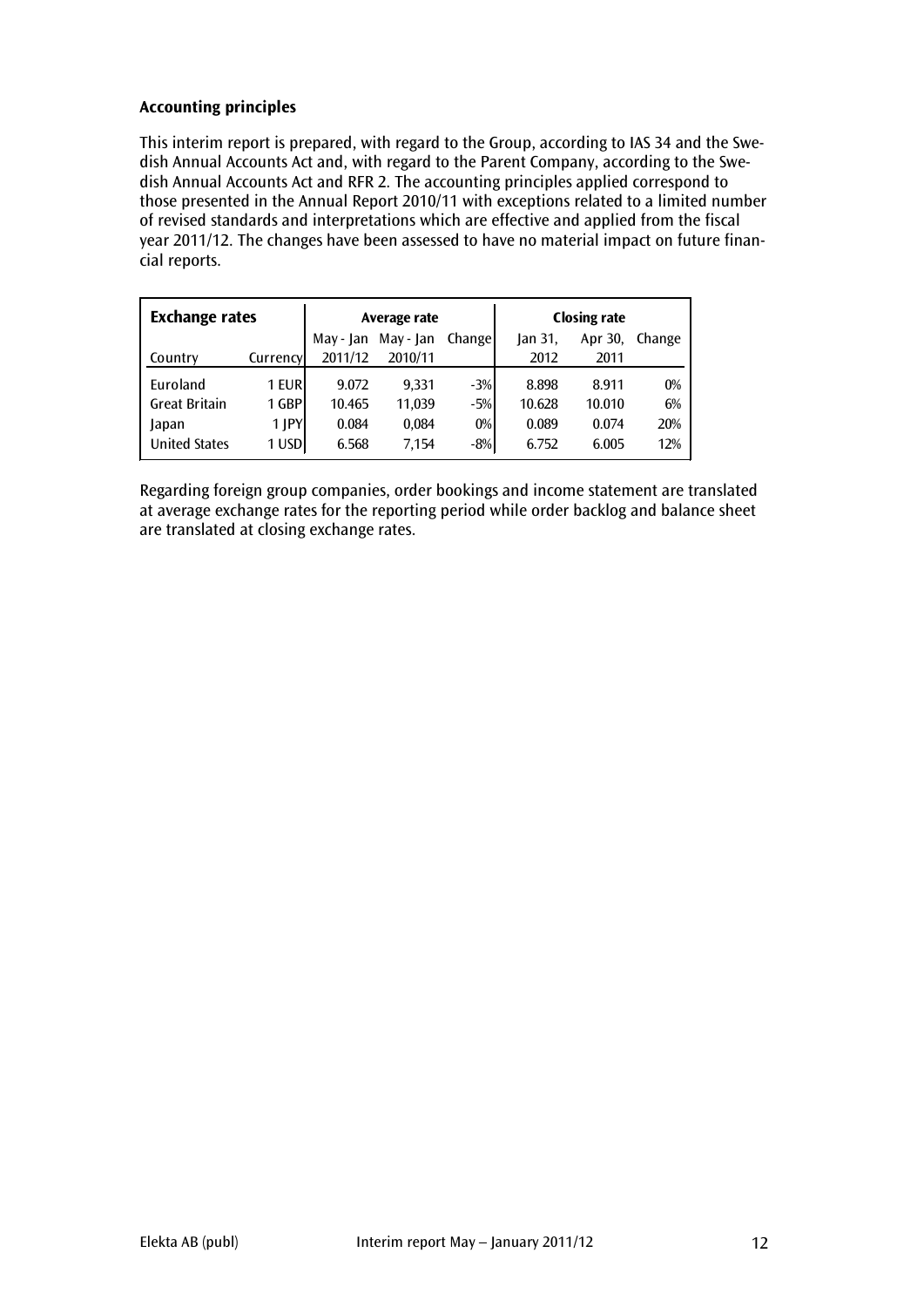#### **CONSOLIDATED INCOME STATEMENT AND STATEMENT OF COMPREHENSIVE INCOME**

| <b>SEK M</b>                                                                      | 3 months                | 3 months             | 9 months             |                      | 9 months 12 months 12 months |                      |
|-----------------------------------------------------------------------------------|-------------------------|----------------------|----------------------|----------------------|------------------------------|----------------------|
| Income statement                                                                  | Nov - Jan<br>2011/12    | Nov - Jan<br>2010/11 | May - Jan<br>2011/12 | May - Jan<br>2010/11 | rolling<br>2011/12           | May - Apr<br>2010/11 |
| Net sales                                                                         | 2,565                   | 1,822                | 5,929                | 5,328                | 8,505                        | 7,904                |
| Cost of products sold                                                             | $-1,324$                | -989                 | $-3,230$             | $-2,905$             | $-4,562$                     | $-4,237$             |
| Gross income                                                                      | 1,241                   | 833                  | 2,699                | 2,423                | 3,943                        | 3,667                |
| Selling expenses                                                                  | $-291$                  | $-232$               | $-785$               | $-714$               | $-1,028$                     | $-957$               |
| Administrative expenses                                                           | $-204$                  | $-180$               | $-559$               | $-560$               | $-748$                       | $-749$               |
| R&D expenses<br>Exchange rate differences                                         | $-152$<br>29            | $-132$<br>7          | $-443$<br>55         | $-412$<br>14         | $-583$<br>134                | $-552$<br>93         |
| Operating result before non-recurring items                                       | 623                     | 296                  | 967                  | 751                  | 1,718                        | 1,502                |
| Transaction and restructuring costs                                               | $-29$                   |                      | $-76$                |                      | $-76$                        |                      |
| Net gain from divested business                                                   | 3                       |                      | 183                  |                      | 183                          |                      |
| <b>Operating result</b>                                                           | 597                     | 296                  | 1,074                | 751                  | 1,825                        | 1,502                |
| Result from participations in associates                                          | $-4$                    | -6                   | $-4$                 | $-9$                 | 4                            | $-1$                 |
| Interest income                                                                   | 15                      | $\overline{4}$       | 35                   | 17                   | 44                           | 26                   |
| Interest expenses and similar items<br>Exchange rate differences                  | $-55$<br>$\overline{2}$ | $-13$<br>$-2$        | $-147$<br>12         | $-41$<br>$-4$        | $-164$<br>11                 | $-58$<br>$-5$        |
| Income before tax                                                                 | 555                     | 279                  | 970                  | 714                  | 1,720                        | 1,464                |
| Income taxes                                                                      | $-163$                  | $-84$                | $-283$               | $-214$               | $-502$                       | -433                 |
| Net income                                                                        | 392                     | 195                  | 687                  | 500                  | 1,218                        | 1,031                |
| Net income attributable to:                                                       |                         |                      |                      |                      |                              |                      |
| Parent Company shareholders                                                       | 390                     | 195                  | 683                  | 500                  | 1,214                        | 1031                 |
| Non-controlling interests                                                         | 2                       | $\theta$             | 4                    | $\bf{0}$             | 4                            | $\mathbf{0}$         |
| Earnings per share before dilution, SEK                                           | 4.19                    | 2.09                 | 7.31                 | 5.37                 | 12.98                        | 11.04                |
| Earnings per share after dilution, SEK                                            | 4.15                    | 2.06                 | 7.23                 | 5.30                 | 12.84                        | 10.91                |
| Statement of comprehensive income                                                 |                         |                      |                      |                      |                              |                      |
| Net income                                                                        | 392                     | 195                  | 687                  | 500                  |                              | 1031                 |
|                                                                                   |                         |                      |                      |                      | 1,218                        |                      |
| Other comprehensive income:<br>Revaluation of cash flow hedges                    | $-37$                   | 50                   | $-125$               | 44                   | $-107$                       | 62                   |
| Translation differences from foreign operations                                   | 69                      | $-97$                | 165                  | $-206$               | 49                           | $-322$               |
| Hedge of net investment                                                           | 2                       | $-3$                 | 5                    | $-6$                 | $\overline{2}$               | $-9$                 |
| Income tax relating to components of other                                        |                         |                      |                      |                      |                              |                      |
| comprehensive income                                                              | 9                       | $-9$                 | 32                   | - 9                  | 27                           | -14                  |
| Other comprehensive income for the period                                         | 43                      | - 59                 | 77                   | $-177$               | $-29$                        | $-283$               |
| <b>Comprehensive income for the period</b>                                        | 435                     | 136                  | 764                  | 323                  | 1,189                        | 748                  |
| Comprehensive income attributable to:                                             |                         |                      |                      |                      |                              |                      |
| Parent Company shareholders                                                       | 434                     | 136                  | 761                  | 324                  | 1,185                        | 748                  |
| Non-controlling interests                                                         | 1                       | 0                    | 3                    | $-1$                 | 4                            | $\bf{0}$             |
|                                                                                   |                         |                      |                      |                      |                              |                      |
| <b>CASH FLOW</b>                                                                  |                         |                      |                      |                      |                              |                      |
| <b>SEK M</b>                                                                      |                         |                      |                      |                      |                              |                      |
| Operating cash flow                                                               | 522                     | 211                  | 650                  | 470                  | 1,360                        | 1,180                |
| Change in working capital                                                         | $-288$                  | 45                   | $-174$               | $-10$                | $-504$                       | $-340$               |
| Cash flow from operating activities                                               | 234                     | 256                  | 476                  | 460                  | 856                          | 840                  |
| Business combinations and investments in associates<br>Other investing activities | 4<br>$-44$              | $-43$                | $-3,167$<br>$-104$   | $-255$<br>$-63$      | $-3,171$<br>$-131$           | $-259$<br>$-90$      |
| Cash flow from investing activities                                               | $-40$                   | -43                  | $-3,271$             | $-318$               | $-3,302$                     | -349                 |
| <b>Cash flow after investments</b>                                                | 194                     | 213                  | $-2,795$             | 142                  | $-2,446$                     | 491                  |
| Cash flow from financing activities                                               | 98                      | 26                   | 2,061                | $-199$               | 2,033                        | $-227$               |
| Cash flow for the period                                                          | 292                     | 239                  | $-734$               | -57                  | -413                         | 264                  |
| Exchange rate differences                                                         | 9                       | $-42$                | 36                   | $-52$                | 14                           | -74                  |
| Change in cash and cash equivalents for the period                                | 301                     | 197                  | $-698$               | $-109$               | $-398$                       | 190                  |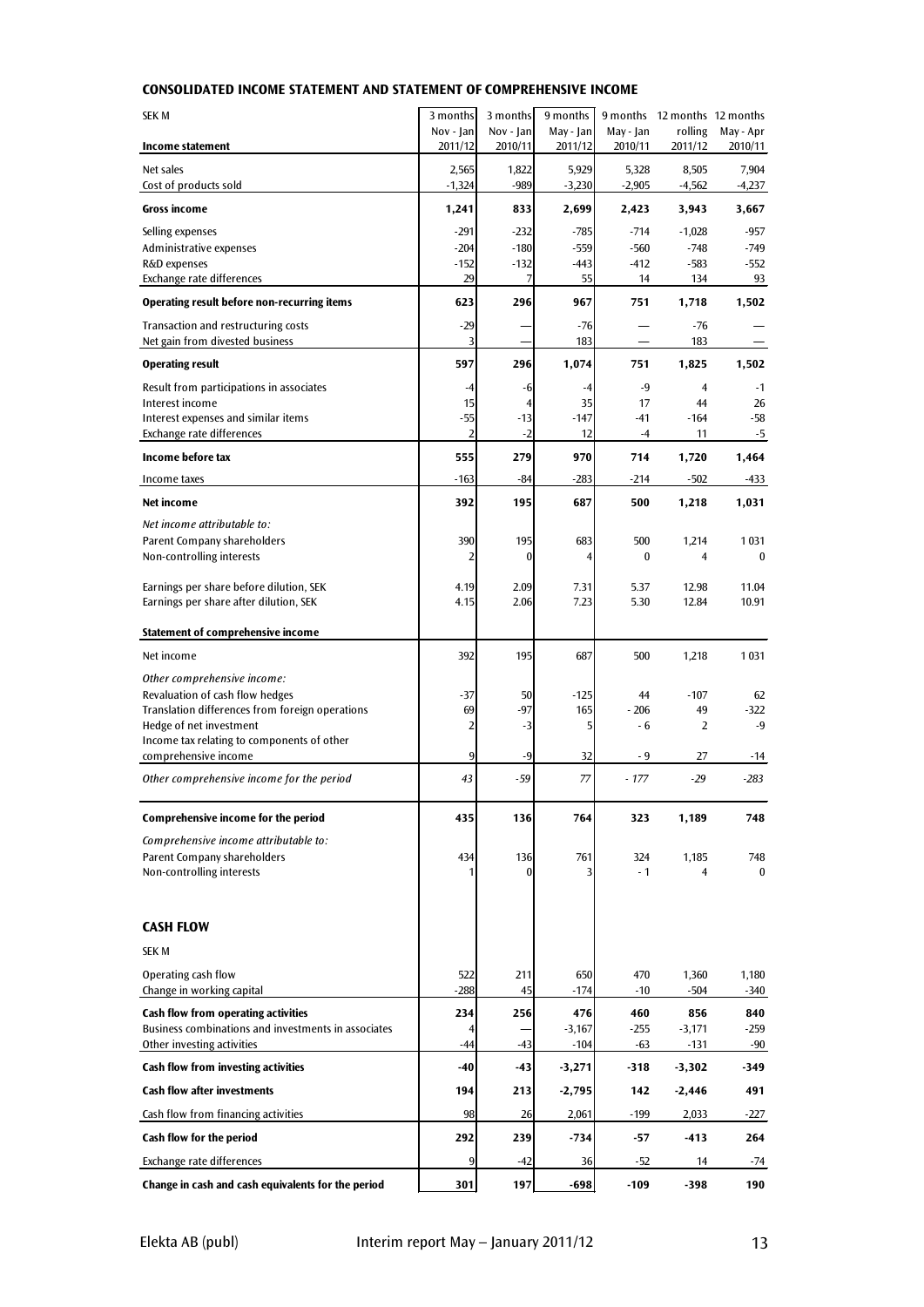#### **CONSOLIDATED BALANCE SHEET**

| <b>SEK M</b>                            | Jan 31, | Jan 31,        | Apr 30,      |
|-----------------------------------------|---------|----------------|--------------|
|                                         | 2012    | 2011           | 2011         |
| <b>Non-current assets</b>               |         |                |              |
| Intangible assets                       | 6,439   | 2,832          | 2,692        |
| Tangible fixed assets                   | 403     | 240            | 236          |
| <b>Financial assets</b>                 | 128     | 53             | 67           |
| Deferred tax assets                     | 262     | 239            | 206          |
| <b>Total non-current assets</b>         | 7,232   | 3,364          | 3,201        |
| <b>Current assets</b>                   |         |                |              |
| <b>Inventories</b>                      | 846     | 646            | 540          |
| Accounts receivable                     | 2,411   | 2,142          | 2,273        |
| Other current receivables               | 2,043   | 1,408          | 1,585        |
| Cash and cash equivalents               | 665     | 1,065          | 1,363        |
| <b>Total current assets</b>             | 5,965   | 5,261          | 5,761        |
| <b>Total assets</b>                     | 13,197  | 8,625          | 8,962        |
| Elekta's owners' equity                 | 4,293   | 3,390          | 3,832        |
| Non-controlling interests               | 14      | 0              | $\mathbf{1}$ |
| <b>Total equity</b>                     | 4,307   | 3,390          | 3,833        |
| <b>Non-current liabilities</b>          |         |                |              |
| Long-term interest-bearing liabilities  | 2,627   | 851            | 782          |
| Deferred tax liabilities                | 584     | 328            | 300          |
| Other long-term liabilities             | 146     | 109            | 119          |
| <b>Total non-current liabilities</b>    | 3,357   | 1,288          | 1,201        |
| <b>Current liabilities</b>              |         |                |              |
| Short-term interest-bearing liabilities | 914     | 105            | 99           |
| Accounts payable                        | 555     | 415            | 544          |
| Advances from customers                 | 1,158   | 1,434          | 1,113        |
| Other current liabilities               | 2,906   | 1,993          | 2,172        |
| <b>Total current liabilities</b>        | 5,533   | 3,947          | 3,928        |
| <b>Total equity and liabilities</b>     | 13,197  | 8,625          | 8,962        |
| Assets pledged                          | 4       | $\overline{4}$ | 3            |
| <b>Contingent liabilities</b>           | 62      | 37             | 55           |
|                                         |         |                |              |

#### **CHANGES IN EQUITY**

| <b>SEK M</b>                              | Jan 31, | an 31        | Apr 30, |
|-------------------------------------------|---------|--------------|---------|
|                                           | 2012    | 2011         | 2011    |
| <b>Attributable to Elekta's owners</b>    |         |              |         |
| Opening balance                           | 3,832   | 3,243        | 3,243   |
| Comprehensive income for the period       | 761     | 324          | 748     |
| Incentive programs including deferred tax | 12      | 26           | 41      |
| Exercise of warrants                      | 64      | 177          | 180     |
| Repurchase of own shares                  |         | $-100$       | $-100$  |
| <b>Dividend</b>                           | $-376$  | $-280$       | $-280$  |
| Total                                     | 4,293   | 3,390        | 3,832   |
| Attributable to non-controlling interests |         |              |         |
| Opening balance                           |         | 1            |         |
| <b>Business combination</b>               | 10      |              |         |
| Comprehensive income for the period       |         | $-1$         |         |
| <b>Total</b>                              | 14      | $\mathbf{0}$ |         |
| <b>Closing balance</b>                    | 4,307   | 3,390        | 3,833   |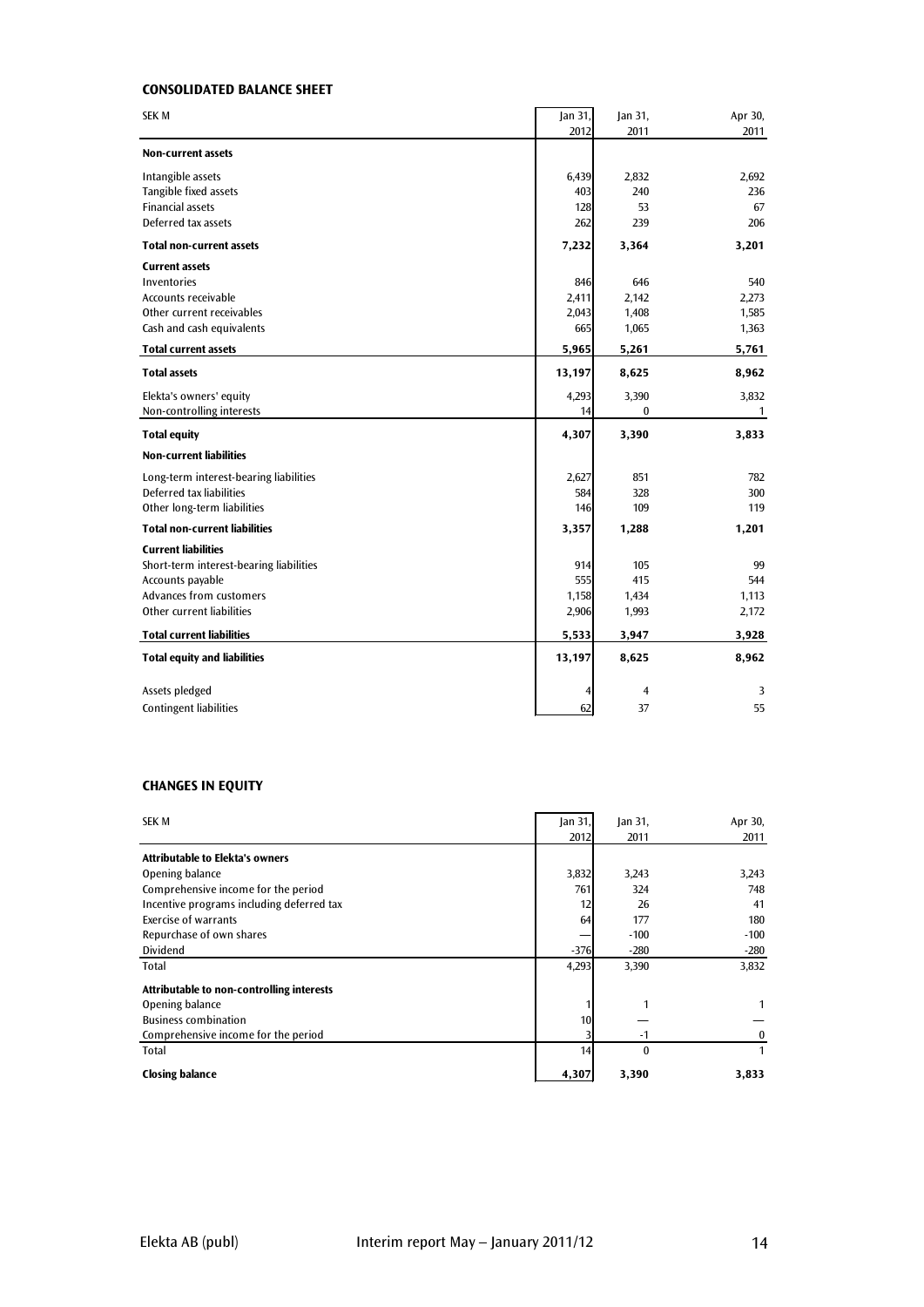| <b>KEY FIGURES</b>             | 12 months<br>May - Apr<br>2006/07 | 12 months<br>May - Apr<br>2007/08 | 12 months<br>May - Apr<br>2008/09 | 12 months<br>May - Apr<br>2009/10 | 12 months<br>May - Apr<br>2010/11 | 9 months<br>May - Jan<br>2010/11 | 9 months<br>May - Jan<br>2011/12 |
|--------------------------------|-----------------------------------|-----------------------------------|-----------------------------------|-----------------------------------|-----------------------------------|----------------------------------|----------------------------------|
|                                |                                   |                                   |                                   |                                   |                                   |                                  |                                  |
| Order bookings, SEK M          | 5,102                             | 5,882                             | 7,656                             | 8,757                             | 9,061                             | 6,041                            | 7,186                            |
| Net sales, SEK M               | 4,525                             | 5,081                             | 6,689                             | 7,392                             | 7,904                             | 5,328                            | 5,929                            |
| Operating result, SEK M        | 509                               | 650                               | 830                               | 1,232                             | 1,502                             | 751                              | 1,074                            |
| Operating margin               | 11%                               | 13%                               | 12%                               | 17%                               | 19%                               | 14%                              | 18%                              |
| Profit margin                  | 11%                               | 12%                               | 12%                               | 16%                               | 19%                               | 13%                              | 16%                              |
| Shareholders' equity, SEK M    | 1.863                             | 1,813                             | 2,555                             | 3,244                             | 3,833                             | 3,390                            | 4,307                            |
| Capital employed, SEK M        | 2,850                             | 3,262                             | 4.182                             | 4.283                             | 4.714                             | 4.346                            | 7,848                            |
| Equity/assets ratio            | 35%                               | 29%                               | 32%                               | 38%                               | 43%                               | 39%                              | 33%                              |
| Net debt/equity ratio          | 0.27                              | 0.58                              | 0.31                              | $-0.04$                           | $-0.13$                           | $-0.03$                          | 0.67                             |
| Return on shareholders' equity | 19%                               | 23%                               | 27%                               | 30%                               | 30%                               | 30%                              | 32%                              |
| Return on capital employed     | 20%                               | 24%                               | 24%                               | 30%                               | 35%                               | 34%                              | 27%                              |

| <b>DATA PER SHARE</b>          | 12 months | 12 months | 12 months | 12 months | 12 months  | 9 months     | 9 months  |
|--------------------------------|-----------|-----------|-----------|-----------|------------|--------------|-----------|
|                                | May - Apr | May - Apr | May - Apr | May - Apr | May - Apr  | May - Jan    | May - Jan |
|                                | 2006/07   | 2007/08   | 2008/09   | 2009/10   | 2010/11    | 2010/11      | 2011/12   |
|                                |           |           |           |           |            |              |           |
| Earnings per share             |           |           |           |           |            |              |           |
| before dilution, SEK           | 3.72      | 4.46      | 6.00      | 9.09      | 11.04      | 5.37         | 7.31      |
| after dilution, SEK            | 3.70      | 4.44      | 6.00      | 9.01      | 10.91      | 5.30         | 7.23      |
| Cash flow per share            |           |           |           |           |            |              |           |
| before dilution. SEK           | $-1.14$   | $-3.04$   | 6.30      | 10.50     | 5.25       | 1.53         | $-29,75$  |
| after dilution, SEK            | $-1.14$   | $-3.03$   | 6.30      | 10.41     | 5.19       | 1.51         | $-29,44$  |
| Shareholders' equity per share |           |           |           |           |            |              |           |
| before dilution, SEK           | 19.96     | 19.70     | 27.67     | 34.95     | 40.89      | 36.17        | 45.53     |
| after dilution, SEK            | 20.46     | 20.03     | 27.67     | 37.50     | 42.44      | 37.85        | 46.53     |
| Average number of shares       |           |           |           |           |            |              |           |
| before dilution, 000s          | 93,698    | 92,199    | 92,029    | 92,208    | 93,341     | 93,224       | 93,974    |
| after dilution, 000s           | 94,249    | 92,479    | 92,029    | 92,945    | 94,507     | 94,399       | 94,950    |
| Number of shares at closing    |           |           |           |           |            |              |           |
| before dilution, 000s          | 93,036    | 91,570    | 92,125    | 92,795    | 93,738 $*$ | *)<br>93,701 | 94,302    |
| after dilution, 000s           | 94.072    | 92,245    | 92,125    | 95,895    | 95.905     | 95,905       | 95,891    |

Dilution 2006/07 – 2007/08 refers to warrants program 2004/2008. Dilution 2009/10 - 2011/12 refers to warrants programs 2007/2012 and 2008/2012 and share program 2009/2012 and 2010/2013.

\*) Number of registered shares at closing exluding treasury shares (502,000 shares).

| Data per quarter      | 01      | 02      | 03      | 04      | 01      | 02      | 03      | 04      | 01      | 02      | 03      |
|-----------------------|---------|---------|---------|---------|---------|---------|---------|---------|---------|---------|---------|
| <b>SEK M</b>          | 2009/10 | 2009/10 | 2009/10 | 2009/10 | 2010/11 | 2010/11 | 2010/11 | 2010/11 | 2011/12 | 2011/12 | 2011/12 |
| Order bookings        | .658    | 2.150   | .897    | 3.052   | .889    | 2.238   | 1.914   | 3.020   | .700    | 2.702   | 2.784   |
| Net sales             | .440    | 1.691   | .704    | 2.557   | 1.627   | .879    | 1.822   | 2.576   | 1.428   | 1,936   | 2,565   |
| Operating profit      | 89      | 232     | 232     | 679     | 153     | 302     | 296     | 751     | 92      | 385     | 597     |
| <b>Cash flow from</b> |         |         |         |         |         |         |         |         |         |         |         |
| operating activities  | $-138$  | 288     | 439     | 467     | $-30$   | 234     | 256     | 380     | 159     | 83      | 234     |

| Order bookings growth based    |         |         |         |         |         |         |         |         |         |            |            |
|--------------------------------|---------|---------|---------|---------|---------|---------|---------|---------|---------|------------|------------|
| on unchanged exchange rates    | 01      | 02      | 03      | 04      | 01      | 02      | 03      | 04      | 01      | 02         | 03         |
| <b>SEKM</b>                    | 2009/10 | 2009/10 | 2009/10 | 2009/10 | 2010/11 | 2010/11 | 2010/11 | 2010/11 | 2011/12 | 2011/12    | 2011/12    |
| North and South America        | 8%      | 5%      | $-11%$  | 14%     | 0%      | 9%      | 79%     | $-14%$  | 9%      | $8\%$ **)  | $1\% * *$  |
| Europe, Middle East and Africa | 34%     | 57%     | 33%     | $-9%$   | 41%     | $-16%$  | $-25%$  | 35%     | $-24%$  | $31\%$ **) | $34\% * *$ |
| Asia Pacific                   | 14%     | 6%      | 57%     | 0%      | 16%     | 42%     | $-5%$   | 25%     | 38%     | $6\%$ **)  | $-4\% * *$ |
| Group                          | 19%     | 22%     | 20%     | 3%      | 19%     | 7%      | 7%      | 9%      | 2%      | $14\%$ **) | $11\%$ **) |

\*\*) excluding Nucletron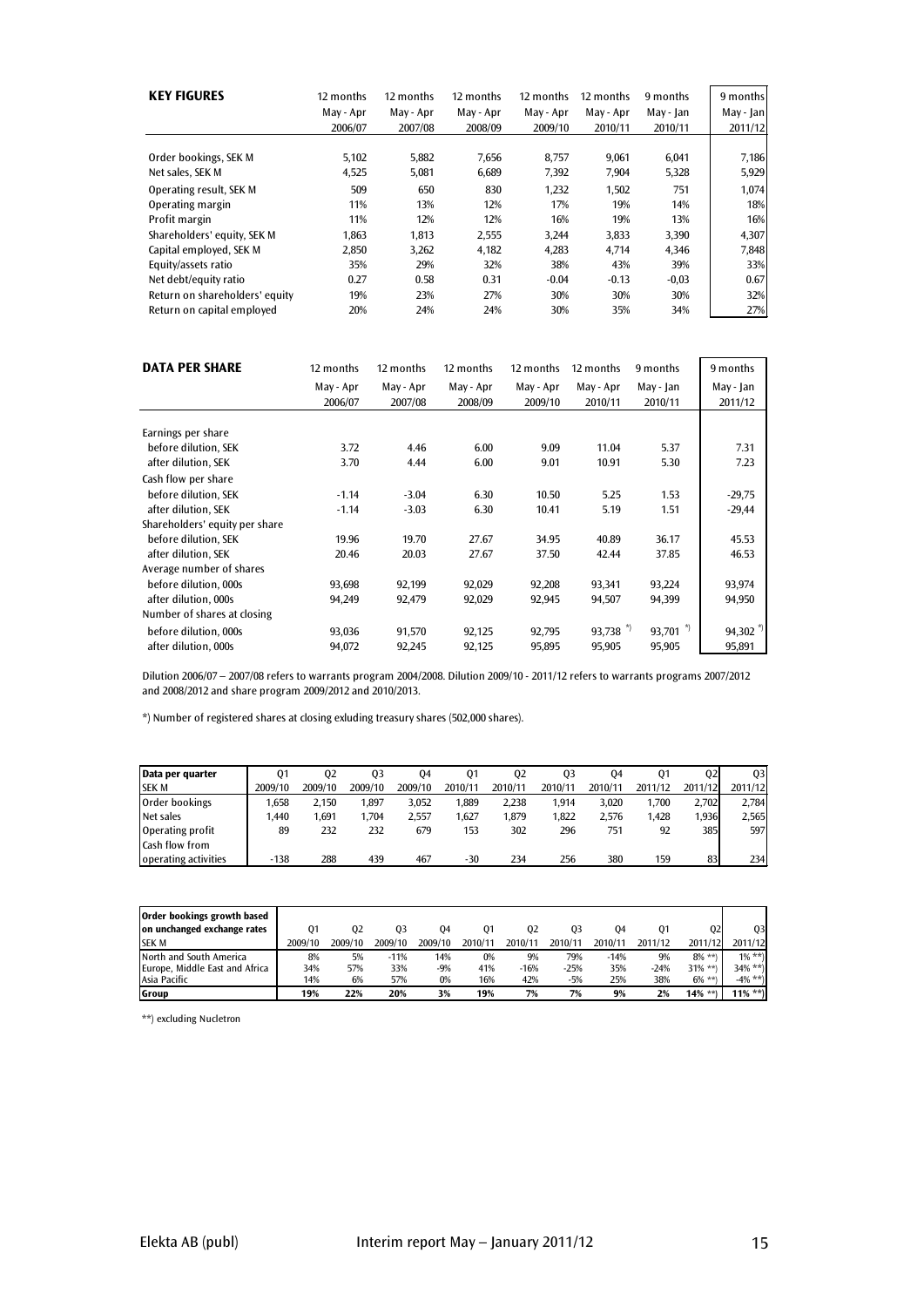#### **Segment reporting**

Elekta applies geographical segmentation. Order bookings, net sales and contribution margin for respective region are reported to Elekta's CFO and CEO (chief operating decision maker). In the regions' operating expenses cost of products sold and expenses are directly attributable to the respective region reported. Global costs for R&D, marketing, management of product supply centers and Parent Company are not allocated per region. Currency exposure is concentrated to product supply centers. The majority of exchange differences in operations are reported in global costs.

#### **Segment reporting May-Jan 2011/12**

| SEK M                             | North and<br>South America | Europe, Africa<br>and Middle East | Asia Pacific | Group total | % of<br>net sales   |
|-----------------------------------|----------------------------|-----------------------------------|--------------|-------------|---------------------|
| Net sales                         | 2,113                      | 2,075                             | 1,741        | 5,929       |                     |
| Operating expenses                | $-1,383$                   | 1,399                             | 1,216        | $-3,998$    | 67%                 |
| <b>Contribution margin</b>        | 730                        | 676                               | 525          | 1,931       | 33%                 |
| Contribution margin, %            | 35%                        | 33%                               | 30%          |             |                     |
| Non-recurring items               |                            |                                   |              | 107         |                     |
| Global costs                      |                            |                                   |              | $-964$      | 16%                 |
| <b>Operating result</b>           |                            |                                   |              | 1,074       | 18%                 |
| Net financial items               |                            |                                   |              | $-104$      |                     |
| Income before tax                 |                            |                                   |              | 970         |                     |
| May-Jan 2010/11                   |                            |                                   |              |             |                     |
| <b>SEK M</b>                      | North and<br>South America | Europe, Africa<br>and Middle East | Asia Pacific | Group total | % of<br>net sales   |
| Net sales                         | 1,997                      | 1,882                             | 1,449        | 5,328       |                     |
| Operating expenses                | $-1,346$                   | $-1,316$                          | $-1,004$     | $-3,666$    | 69%                 |
| <b>Contribution margin</b>        | 651                        | 566                               | 445          | 1,662       | 31%                 |
| Contribution margin, %            | 33%                        | 30%                               | 31%          |             |                     |
| Non-recurring items               |                            |                                   |              |             |                     |
| Global costs                      |                            |                                   |              | $-911$      | 17%                 |
| <b>Operating result</b>           |                            |                                   |              | 751         | 14%                 |
| Net financial items               |                            |                                   |              | $-37$       |                     |
| Income before tax                 |                            |                                   |              | 714         |                     |
| May-Apr 2010/11                   |                            |                                   |              |             |                     |
| <b>SEK M</b>                      | North and<br>South America | Europe, Africa<br>and Middle East | Asia Pacific | Group total | $%$ of<br>net sales |
| Net sales                         | 2,818                      | 2,795                             | 2,291        | 7,904       |                     |
| Operating expenses                | $-1,864$                   | $-1,884$                          | $-1,549$     | $-5,297$    | 67%                 |
| <b>Contribution margin</b>        | 954                        | 911                               | 742          | 2,607       | 33%                 |
| Contribution margin, %            | 34%                        | 33%                               | 32%          |             |                     |
| Non-recurring items               |                            |                                   |              |             |                     |
| Global costs                      |                            |                                   |              | $-1,105$    | 14%                 |
| <b>Operating result</b>           |                            |                                   |              | 1,502       | 19%                 |
| Net financial items               |                            |                                   |              | $-38$       |                     |
| Income before tax                 |                            |                                   |              | 1,464       |                     |
|                                   |                            |                                   |              |             |                     |
| Rolling 12 months Feb-Jan 2011/12 | North and                  |                                   |              |             |                     |
| <b>SEK M</b>                      | South America              | Europe, Africa<br>and Middle East | Asia Pacific | Group total | % of<br>net sales   |
| Net sales                         | 2,934                      | 2,988                             | 2,583        | 8,505       |                     |
| <b>Operating expenses</b>         | $-1,901$                   | $-1,967$                          | $-1,761$     | $-5,629$    | 66%                 |
| <b>Contribution margin</b>        | 1,033                      | 1,021                             | 822          | 2,876       | 34%                 |
| Contribution margin, %            | 35%                        | 34%                               | 32%          |             |                     |
| Non-recurring items               |                            |                                   |              | 107         |                     |
| Global costs                      |                            |                                   |              | $-1,158$    | 14%                 |
| <b>Operating result</b>           |                            |                                   |              | 1,825       | 21%                 |
| Net financial items               |                            |                                   |              | $-105$      |                     |
| Income before tax                 |                            |                                   |              | 1.720       |                     |
|                                   |                            |                                   |              |             |                     |

Elekta's operations are characterized by significant quarterly variations in delivery volumes and product mix, which have a direct impact on net sales and profits. This is accentuated when the operation is split into segments as is the impact of currency fluctuations between the years.